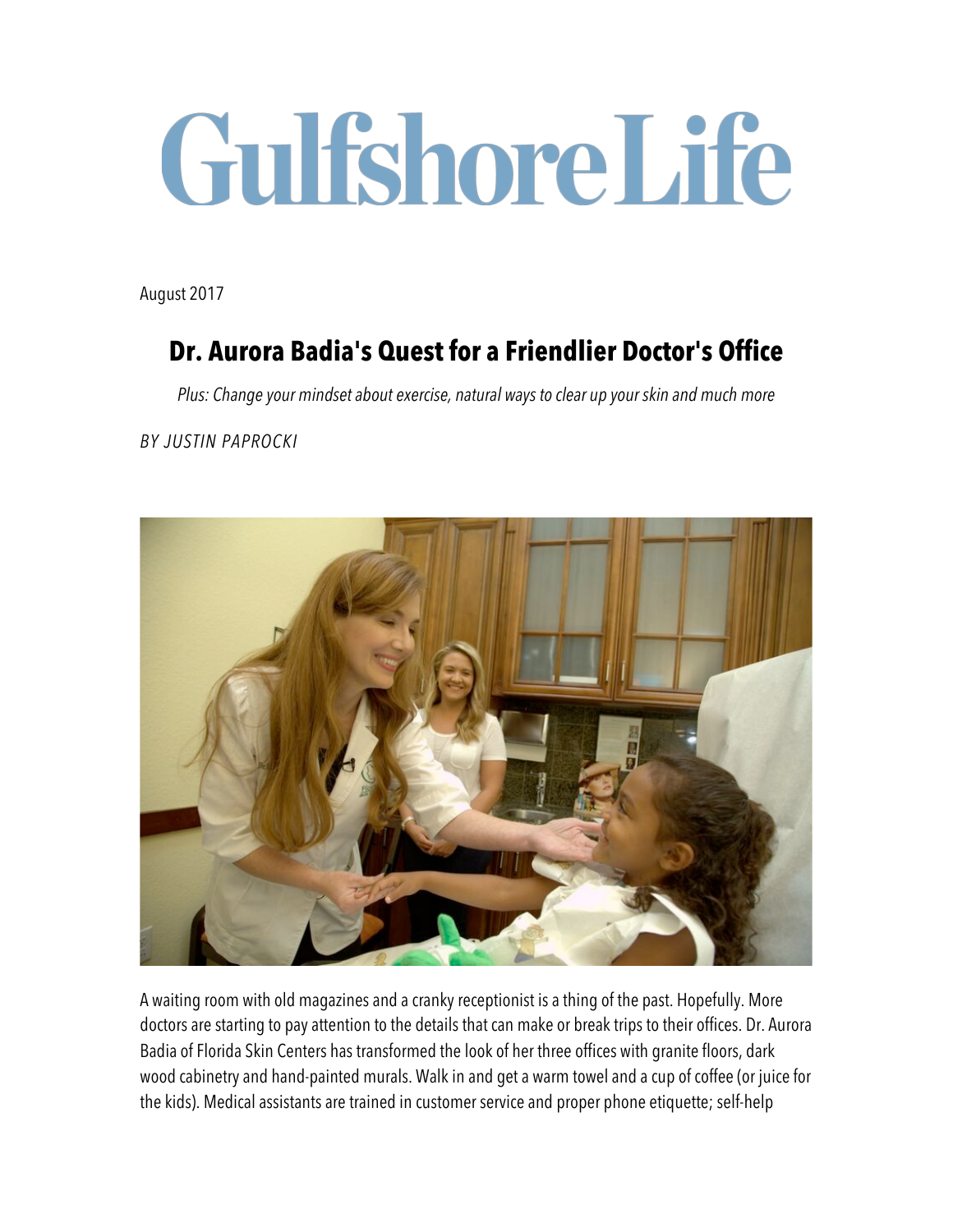books like *5 Love Languages* are required reading. Bottom line, providing quality care is most important, but taking the harsh edges off a trip to the doctor can work wonders. "It makes for a more relaxed experience, not stressful," Badia says.

#### **Change Your Mindset About Exercise**

If you're finding that you don't have enough time to go to the gym, perhaps the bigger problem is how you're thinking about exercise. As part of a study published in *BMC Public Health*, a group of women were asked about what makes them happy in life. They mostly listed fairly common responses—having successful careers, setting aside plenty of free time, spending time with friends and family—but researchers noticed a key difference between those who said they exercised and those who said they didn't. Those who were the most inactive out of the group claimed that exercise actually prevented them from achieving those goals. Those who worked out the most stated that exercise actually helped them achieve those things that did make them happy. Turns out a shift in attitude may eliminate your barrier to working out.

### **Take a Stand Against Sleeping In**

Sometimes, it's just so easy to reach over and slap that snooze button one last time. Then another time. Then another. The best way to stop your snooze button addiction is to take it out of the equation. Even better, the best way to wake up is actually to get standing. The Ruggie will help you do that. The Ruggie is a memory-foam mat with a built-in alarm clock you lay beside your bed. When you step on it, its pressure sensors stop the buzzing. The battery-powered rug even allows you to create customized speeches for the alarm. So, stand up and face the day instead of rolling over and procrastinating for another 9 minutes.

### **How Much Is Too Much Vitamin D?**

it doesn't take too much to get enough vitamin D, especially here in sunny Florida. Just 10 minutes in the sun mid-afternoon can create 16 times the recommended daily amount, protecting you against various diseases including osteoporosis; heart disease; and breast, prostate and colon cancer.

But is there such thing as too much? You won't get vitamin D toxicity from a day at the beach (although worse problems could arise, of course, if you're not wearing sunblock). But health risks do exist from excessive vitamin D supplements. (Unless you have a deficiency, you shouldn't be taking more than 600 units in a supplement per day according to the National Institutes of Health.) It can raise levels of calcium in the blood and create vascular and tissue calcification, which can subsequently lead to heart, blood vessel and kidney damage.